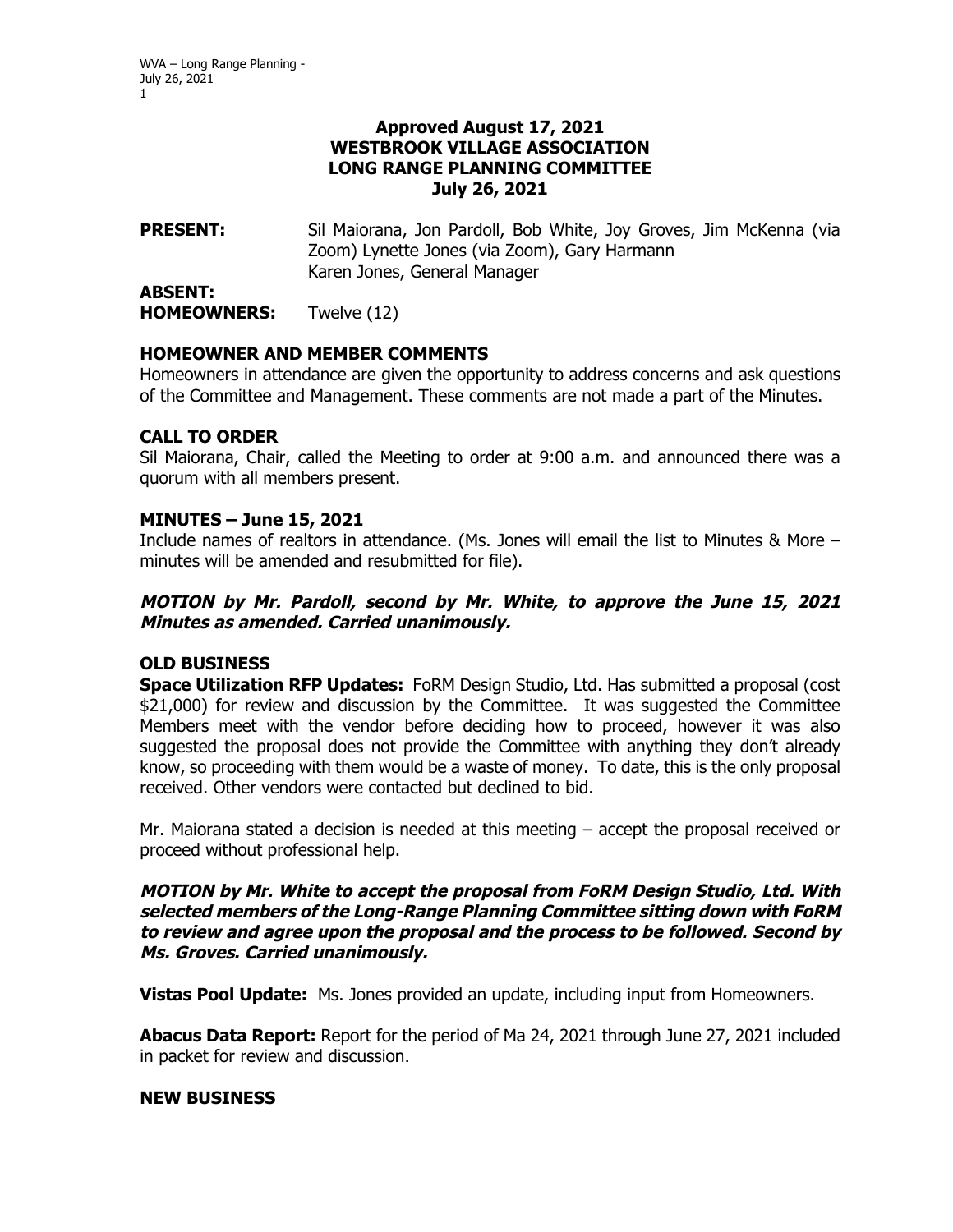WVA – Long Range Planning - July 26, 2021  $\mathcal{L}$ 

**PAC Presentation for Long-Range Planning:** Presentation included in Committee Packet for review and discussion with a presentation given by Mr. Wolf for the benefit of the Homeowners in attendance. In response to a question from the Committee Mr. Wolf stated this is in the concept stage and no cost information has been developed. Option 1 would likely be a couple hundred thousand with Options 2 and 3 likely equal to the cost of the renovation of the Lakes Ballroom. Mr. Wolf further stated doing presentations at the Lakes does not create a good audience experience.

**Fitness Center Presentation for Long Range Planning:** Presentation included in Committee Packet for review and discussion with a presentation given by Mr. Schulz for the benefit of the Homeowners in attendance. It was stated that the renovation of the Fitness Center is one of the priorities of the Long-Range Planning Committee. Mr. Maiorana stated he would like to see the center increased to 4,000 square feet as opposed to the existing 2,400 square feet. It was suggested there be additional feedback from people who actually work with fitness centers and space utilization.

There has been some discussion about walking tracks, however there was only one such track at the various centers that were reviewed.

**Review Realtor Forum Feedback from 6/15/2021:** The Committee needs to incorporate what was learned in the Forum into the Resident Survey and future long-range plans. Information from the Forum should be passed on to the firm looking at space utilization. It was further suggested there also be a Forum for realtors who are not Westbrook Village residents. Mr. Maiorana will follow up on this with Ms. Jones. The second Forum will be conducted prior to the Resident Survey going out.

**Resident Survey:** Survey included in the Committee Packet for review and discussion. Amy Miller suggested some of the questions in the survey appear to be leading; the questions should be reworded in a non-leading way. Discussion on the questions continued. It was suggested the survey be sent to several residents who could serve as a focus group to review and evaluate the questions. It was suggested the survey be sent to some of the Club Presidents, however it was stated 67% of Westbrook residents do not participate in Clubs or use the facilities.

Committee Members will continue their review of the survey and will be prepared to discuss what should or should not be included in the survey at the August meeting (August 17, 2021).

It was suggested the realtor forum be conducted prior to the survey being sent out.

#### **FOR THE GOOD OF THE ORDER**

**Next Meeting –** Tuesday, August 17, 2021 – 9:00 a.m., FALC

There being no further business to come before the Committee, the meeting was adjourned at 10:55 a.m.

Respectfully submitted, Jody Brown, Recording Secretary